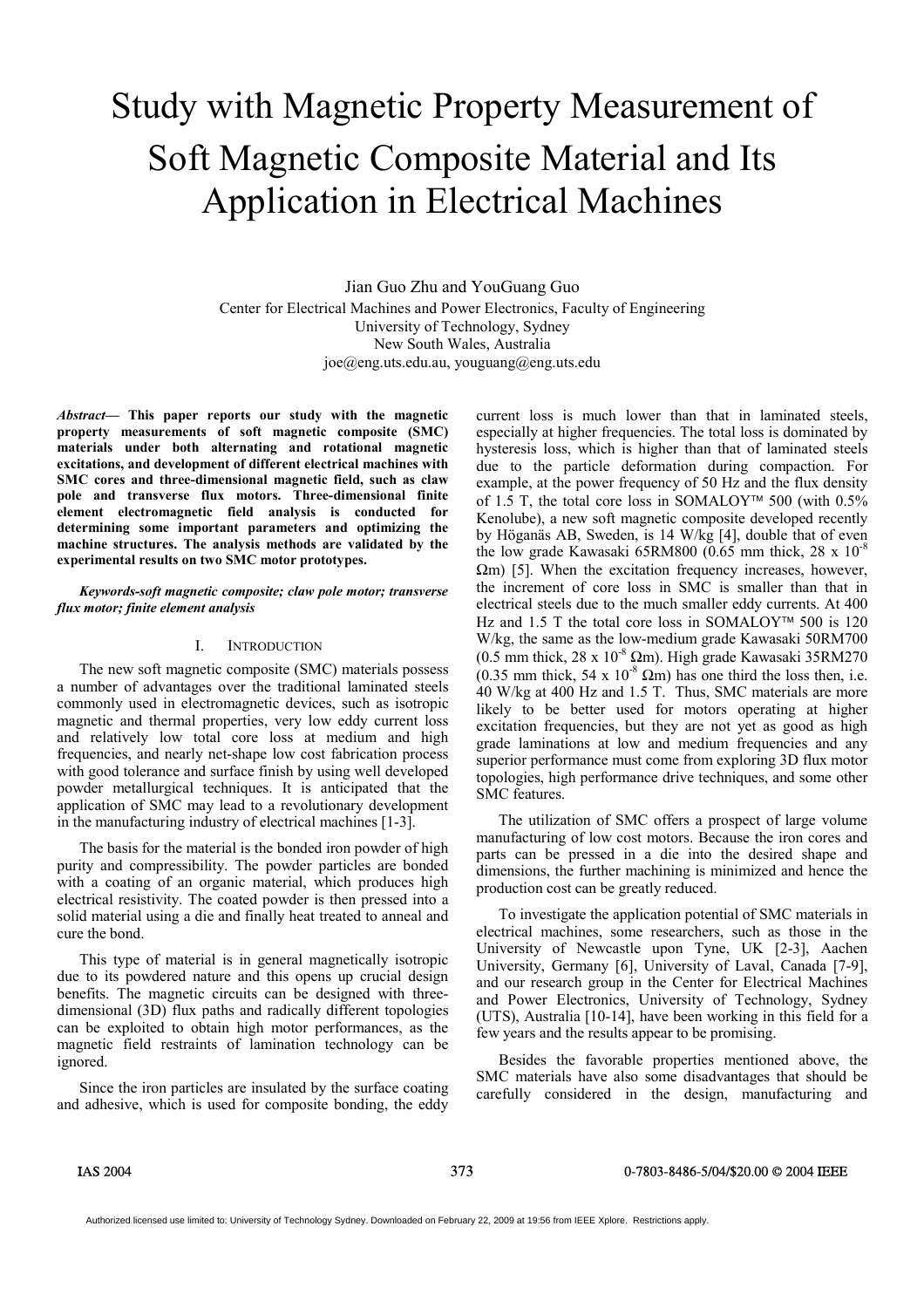application of electrical machines. The permeability of SMC material is significantly lower than that of electrical steels because it has less full density. Best figures are in the range of 500 for maximum relative permeability [4]. Therefore, it is expected that this material would be appropriate for construction of permanent magnet (PM) motors for which the magnetic reluctance of the magnet dominates the magnetic circuit, making such motors less sensitive to the permeability of the core than armature magnetized machines, such as induction and reluctance machines.

Because of the significant differences in magnetic, thermal, and mechanical properties, simply replacing the existing laminated iron core in an electrical machine with an SMC material will result in a loss of performance with very small compensating benefits. To fully take advantages of the SMC material and overcome its disadvantages, a great amount of research work is required on a better understanding of the material properties, novel motor topologies, advanced field analysis, design and optimization techniques, and appropriate power electronic drive system.

This paper presents our investigations on SMC's magnetic properties and its application in 3D flux PM machines. To obtain a deep understanding of the magnetic properties of SMC materials and necessary data for the design and performance analysis of SMC motors, B-H curves and core losses in square SMC samples were measured with different flux patterns (circularly and elliptically rotational and alternating) and different frequencies [10-11].

Taking into account the unique properties of the material, two SMC motors, namely a three-phase three-stack claw pole PM SMC motor and a three-phase three-stack PM transverse flux SMC motor, were designed and manufactured [12-14]. Rough and quick designs were conducted by using the equivalent magnetic circuit method, and then further refined by the 3D finite element magnetic field analysis. The performance optimization was achieved by varying certain parameters such as the magnet length to find the minimum ratio of the overall material cost over the electromagnetic torque. A number of analysis methods were developed and applied, such as the parameter calculation, core loss analysis and thermal analysis. The design and performance analysis method has been validated by the experimental results on the prototypes. Compared to the previous work [10-14], this paper presents a thorough picture of our research work on development of SMC motors and adds more updated theoretical and experimental results.

### II. MEASUREMENT OF MAGNETIC PROPERTIES OF SMC

In design and simulation of electrical machines, it is necessary to properly model the properties of magnetic materials with different magnetic field excitations, such as the relation between magnetic flux density B and magnetic field strength H and core losses, in order to predict the machine performance correctly.

A square sample single sheet tester was used to measure the magnetic properties of SMC materials under two-dimensional (2D) magnetic excitations [10,11]. This tester is supported by a computerized digital signal processing system, and can measure B-H relationships and core losses with either alternating fluxes in any specified orientation or circular or elliptical rotating fluxes with any specified axis ratio. Fig. 1 illustrates schematically the testing system.

An SMC sample of  $50x50x1.27$  mm<sup>3</sup> has been systematically tested under various alternating flux densities, and circular and elliptical flux densities, rotating in the clockwise and anti-clockwise directions at frequencies of 5, 10, 20, 30, 40, 50 and 100 Hz, respectively. For example, Fig. 2 shows the measured B-H loops under 50 Hz sinusoidal alternating **B**, and Fig. 3 shows the circular **B** loci and the corresponding **H** loci.

The local flux density patterns within an electrical machine might be very complicated. The flux density locus at one location can be alternating (1D) with or without harmonics, 2D or even 3D rotating with purely circular or elliptical patterns. Experiments on samples have shown significant differences between the core losses caused by an alternating and a rotating magnetic field.



Figure 1. Schematic illustration of block diagram of the rotational **B-H** relation and core loss testing system at UTS



Figure 2. B-H loops under 50Hz sinusoidal alternating B



Figure 3. Loci of **B** and **H** under circular flux density at 50Hz

### IAS 2004 374 0-7803-8486-5/04/\$20.00 © 2004 IEEE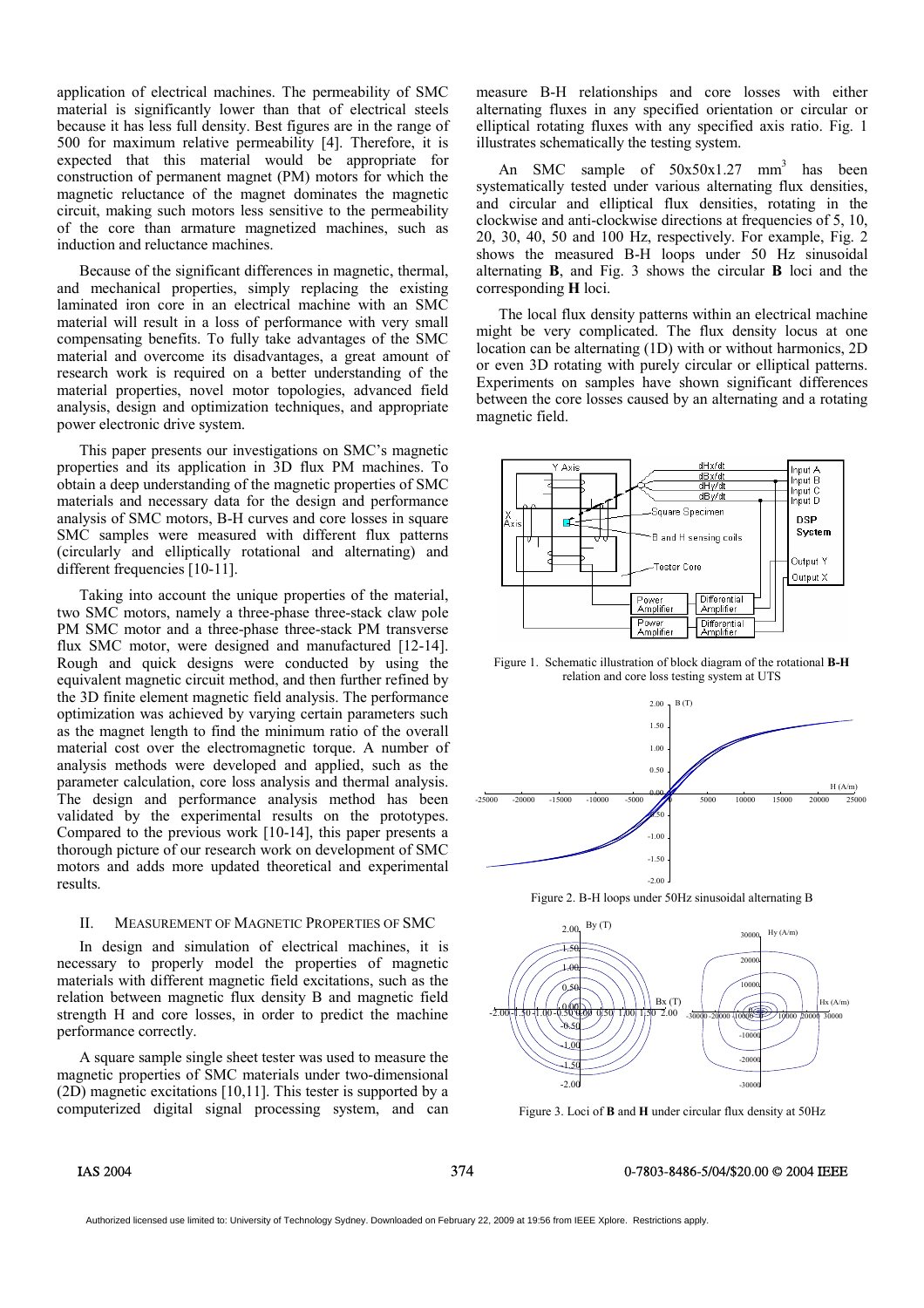An improved method was outlined in [11] for calculating the core losses in 3D magnetic flux SMC machines by using 3D finite element analysis of magnetic field. The total core loss is computed by summing up the core loss of each element, which can be obtained by calculating separately the hysteresis (alternating and rotational, both purely circular and elliptical), eddy current, and anomalous losses, when the rotor rotates. The coefficients for each loss component are determined by a loss separation procedure and the experimental data obtained by using the single-sheet 2D core loss testing system.

### III. CLAW POLE MACHINE

### *A. Structure and Dimensions*

Electrical machines with claw pole rotors or stators have been manufactured in mass production for many years. These machines have quite simple excitation coil and pole systems producing the excitation magnetic fields. They are capable of producing power densities up to three times greater than conventional machines because the topology allows the pole number to be increased without reducing the magnetomotive force per pole. The excessive eddy currents in the commonly used solid steel core, however, limit the motors to very small sizes and/or low speeds and result in low efficiency.

Because of the complex structure, it is very difficult to construct the claw poles using electrical steel laminations. SMC materials offer an opportunity to overcome these problems. Fig. 4 illustrates the magnetically relevant parts of the rotor and the stator of a claw pole SMC motor prototype [14]. Table 1 lists the dimensions and major parameters. The three phases of the motor are stacked axially with an angular shift of 120° electrical from each other. Each stator phase has a single coil around an SMC core, which is molded in two halves. The outer rotor comprises a tube of mild steel with an array of magnets for each phase mounted on the inner surface. Mild steel is used for the rotor because the flux density in the yoke is almost constant.



Figure 4. The magnetically relevant parts of claw pole motor

TABLE I. DIMNESIONS AND PARAMETERS OF CLAW POLE MOTOR

| Rated frequency (Hz)<br>300<br>3<br>Number of phases<br>500<br>Rated power (W)<br>Rated line-to-neutral voltage (V)<br>64<br>Rated phase current (A)<br>4.1<br>Rated speed (rev/min)<br>1800<br>2.65<br>Rated torque (Nm)<br>81<br>Rated efficiency (%)<br>115<br>Rated temperature in winding $(°C)$<br>20<br>Number of poles<br><b>SMC</b><br>Stator core material<br>80<br>Stator outer diameter (mm)<br>93<br>Effective stator axial length (mm)<br>137<br>Total motor length (mm)<br>94<br>Rotor outer diameter (mm)<br>82<br>Rotor inner diameter (mm)<br><b>NdFeB</b><br>Permanent magnets<br>Number of magnets<br>60<br>Magnet dimensions<br>OD88 x ID82 x 15 mm arc $12^{\circ}$<br>Magnetization direction<br>Radial<br>Main airgap length (mm)<br>1<br>4.2<br>Sub-airgap length $*$ (mm)<br>Stator shaft material<br>Mild steel<br>3<br>Number of coils<br>$17 \times 11$<br>Coil window dimension $(mm2)$ |                                  |                   |
|-----------------------------------------------------------------------------------------------------------------------------------------------------------------------------------------------------------------------------------------------------------------------------------------------------------------------------------------------------------------------------------------------------------------------------------------------------------------------------------------------------------------------------------------------------------------------------------------------------------------------------------------------------------------------------------------------------------------------------------------------------------------------------------------------------------------------------------------------------------------------------------------------------------------------|----------------------------------|-------------------|
|                                                                                                                                                                                                                                                                                                                                                                                                                                                                                                                                                                                                                                                                                                                                                                                                                                                                                                                       | <b>Dimensions and parameters</b> | <b>Quantities</b> |
|                                                                                                                                                                                                                                                                                                                                                                                                                                                                                                                                                                                                                                                                                                                                                                                                                                                                                                                       |                                  |                   |
|                                                                                                                                                                                                                                                                                                                                                                                                                                                                                                                                                                                                                                                                                                                                                                                                                                                                                                                       |                                  |                   |
|                                                                                                                                                                                                                                                                                                                                                                                                                                                                                                                                                                                                                                                                                                                                                                                                                                                                                                                       |                                  |                   |
|                                                                                                                                                                                                                                                                                                                                                                                                                                                                                                                                                                                                                                                                                                                                                                                                                                                                                                                       |                                  |                   |
|                                                                                                                                                                                                                                                                                                                                                                                                                                                                                                                                                                                                                                                                                                                                                                                                                                                                                                                       |                                  |                   |
|                                                                                                                                                                                                                                                                                                                                                                                                                                                                                                                                                                                                                                                                                                                                                                                                                                                                                                                       |                                  |                   |
|                                                                                                                                                                                                                                                                                                                                                                                                                                                                                                                                                                                                                                                                                                                                                                                                                                                                                                                       |                                  |                   |
|                                                                                                                                                                                                                                                                                                                                                                                                                                                                                                                                                                                                                                                                                                                                                                                                                                                                                                                       |                                  |                   |
|                                                                                                                                                                                                                                                                                                                                                                                                                                                                                                                                                                                                                                                                                                                                                                                                                                                                                                                       |                                  |                   |
|                                                                                                                                                                                                                                                                                                                                                                                                                                                                                                                                                                                                                                                                                                                                                                                                                                                                                                                       |                                  |                   |
|                                                                                                                                                                                                                                                                                                                                                                                                                                                                                                                                                                                                                                                                                                                                                                                                                                                                                                                       |                                  |                   |
|                                                                                                                                                                                                                                                                                                                                                                                                                                                                                                                                                                                                                                                                                                                                                                                                                                                                                                                       |                                  |                   |
|                                                                                                                                                                                                                                                                                                                                                                                                                                                                                                                                                                                                                                                                                                                                                                                                                                                                                                                       |                                  |                   |
|                                                                                                                                                                                                                                                                                                                                                                                                                                                                                                                                                                                                                                                                                                                                                                                                                                                                                                                       |                                  |                   |
|                                                                                                                                                                                                                                                                                                                                                                                                                                                                                                                                                                                                                                                                                                                                                                                                                                                                                                                       |                                  |                   |
|                                                                                                                                                                                                                                                                                                                                                                                                                                                                                                                                                                                                                                                                                                                                                                                                                                                                                                                       |                                  |                   |
|                                                                                                                                                                                                                                                                                                                                                                                                                                                                                                                                                                                                                                                                                                                                                                                                                                                                                                                       |                                  |                   |
|                                                                                                                                                                                                                                                                                                                                                                                                                                                                                                                                                                                                                                                                                                                                                                                                                                                                                                                       |                                  |                   |
|                                                                                                                                                                                                                                                                                                                                                                                                                                                                                                                                                                                                                                                                                                                                                                                                                                                                                                                       |                                  |                   |
|                                                                                                                                                                                                                                                                                                                                                                                                                                                                                                                                                                                                                                                                                                                                                                                                                                                                                                                       |                                  |                   |
|                                                                                                                                                                                                                                                                                                                                                                                                                                                                                                                                                                                                                                                                                                                                                                                                                                                                                                                       |                                  |                   |
|                                                                                                                                                                                                                                                                                                                                                                                                                                                                                                                                                                                                                                                                                                                                                                                                                                                                                                                       |                                  |                   |
|                                                                                                                                                                                                                                                                                                                                                                                                                                                                                                                                                                                                                                                                                                                                                                                                                                                                                                                       |                                  |                   |
|                                                                                                                                                                                                                                                                                                                                                                                                                                                                                                                                                                                                                                                                                                                                                                                                                                                                                                                       |                                  |                   |
|                                                                                                                                                                                                                                                                                                                                                                                                                                                                                                                                                                                                                                                                                                                                                                                                                                                                                                                       |                                  |                   |
|                                                                                                                                                                                                                                                                                                                                                                                                                                                                                                                                                                                                                                                                                                                                                                                                                                                                                                                       | Number of turns                  | 75                |
| $\overline{2}$<br>Number of strands                                                                                                                                                                                                                                                                                                                                                                                                                                                                                                                                                                                                                                                                                                                                                                                                                                                                                   |                                  |                   |
| 0.71<br>Diameter of copper wire (mm)                                                                                                                                                                                                                                                                                                                                                                                                                                                                                                                                                                                                                                                                                                                                                                                                                                                                                  |                                  |                   |
| 0.302<br>Resistance per phase at 115 <sup>o</sup> C ( $\Omega$ )                                                                                                                                                                                                                                                                                                                                                                                                                                                                                                                                                                                                                                                                                                                                                                                                                                                      |                                  |                   |

The sub-airgap is defined as the gap between the sides of the claw poles of the two separated discs

### *B. 3D Numerical Field Analysis*

It is evident that the complicated shape of a claw pole machine leads to a truly 3D magnetic flux. Therefore, it is absolutely necessary that 3D finite element analysis (FEA) be conducted for accurate determination of the parameters and performance of the electrical machine.

The magnetic circuits of three stacks (or phases) of the motor are basically independent. For each stack, because of the symmetrical structure, it is only required to analyse the magnetic field in one pole pitch, as shown in Fig. 5.

At the two radial boundary planes, the magnetic scalar potential used to solve the magnetic field distribution obeys the so-called half-periodical boundary conditions:

$$
\varphi_m(r, \Delta\theta/2, z) = -\varphi_m(r, -\Delta\theta/2, -z) \tag{1}
$$

where  $\Delta\theta = 18^\circ$  is the angle of one pole pitch.



Figure 5. Region for field solution

### IAS 2004 375 0-7803-8486-5/04/\$20.00 © 2004 IEEE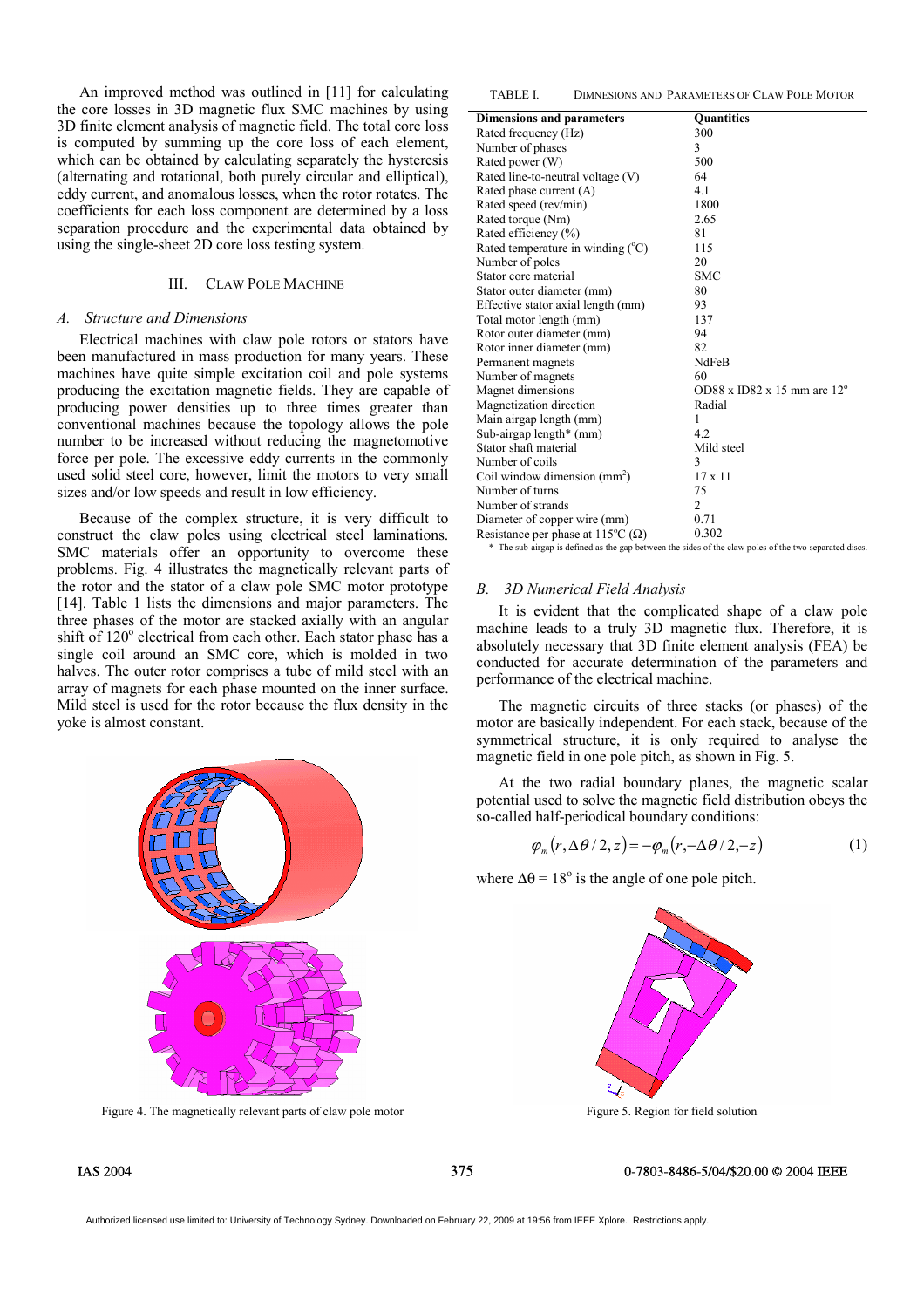*1) No-load magnetic field calculation at*  $\theta = 0^\circ$ : Rotor position  $\theta = 0^{\circ}$  is defined as when the magnets share the same axes as the stator claw poles respectively. When the rotor is at the position of  $0^\circ$ , the main magnetic circuit has the highest permeance and the stator winding links the maximum magnetic flux. The no-load magnetic field distribution is calculated to find out the magnetic flux linking the stator winding. The motor structure should be adjusted such that the flux linkage of the stator winding is the maximum (assuming that the flux waveform varies little and so its amplitude is representative). Fig. 6 illustrates the flux density vectors with line lengths proportional to the magnitudes.

*2) No-load flux and back electromotive force*: As the rotor rotates, the flux linking the stator winding varies and an electromotive force (*emf*) is induced. The *emf* frequency depends on the rotor speed, while the *emf* waveform is determined by the waveform of the flux. At no-load, the flux waveform was calculated by rotating the rotor magnets for one pole pitch in 12 steps. As plotted in Fig. 7, this flux waveform is almost perfectly sinusoidal versus the rotor position.

*3) Cogging torque*: Fig. 8 shows the cogging torque versus the rotor position for one stack of the machine, calculated by the Coulomb virtual work method. This curve was calculated by rotating the rotor for one pole pitch in 12 steps, i.e.  $15^{\circ}$ electrical per step.

The harmonics of the cogging torque can be obtained by applying the discrete Fourier transform (DFT). Since the cogging torque has a period of  $180^\circ$  electrical and antisymmetry about zero, it contains only even sine harmonics. The cogging torque harmonics of phase *A* was obtained by the DFT method as following

$$
T_A \approx 0.6150 \sin 2\theta + 0.0629 \sin 4\theta - 0.1270 \sin 6\theta - 0.0479 \sin 8\theta + 0.0030 \sin 10\theta + 0.0001 \sin 12\theta
$$
 (2)

where  $\theta$  is the rotor angle in electrical degrees. Because the three stacks are shifted by  $120^\circ$  electrical, all harmonics other than the 6th and its multiples cancel each other, and the resultant cogging torque can be expressed as

$$
T_{cog} = T_A + T_B + T_C \approx -0.3810 \sin 6\theta + 0.0003 \sin 12\theta
$$
 (3)



Figure 6. Vector plot of no-load flux density

*4) Core losses*: The core loss is calculated by the improved method as explained in [11]. Fig. 9 plots the calculated and the measured core losses of the motor at different speeds at noload. It can be seen that the theory agrees well with the experiment.

Core losses do occur in the magnets and the rotor yoke due to the ripples of flux density when the rotor rotates. However, the numerical results of FEA of the magnetic field have shown that the flux density vectors in the magnets and the rotor yoke are nearly constant and the ripples are negligible. Therefore, only the power loss in the SMC stator core was computed.

Under load operation, the magnetic field in the core is produced by not only the rotor magnets, but also the stator current, which can be very different from that at no-load. The calculation of core loss with load uses the similar procedure as for calculating the no-load core loss, except that the magnetic field analysis was conducted with both the stator current and PM excitations.

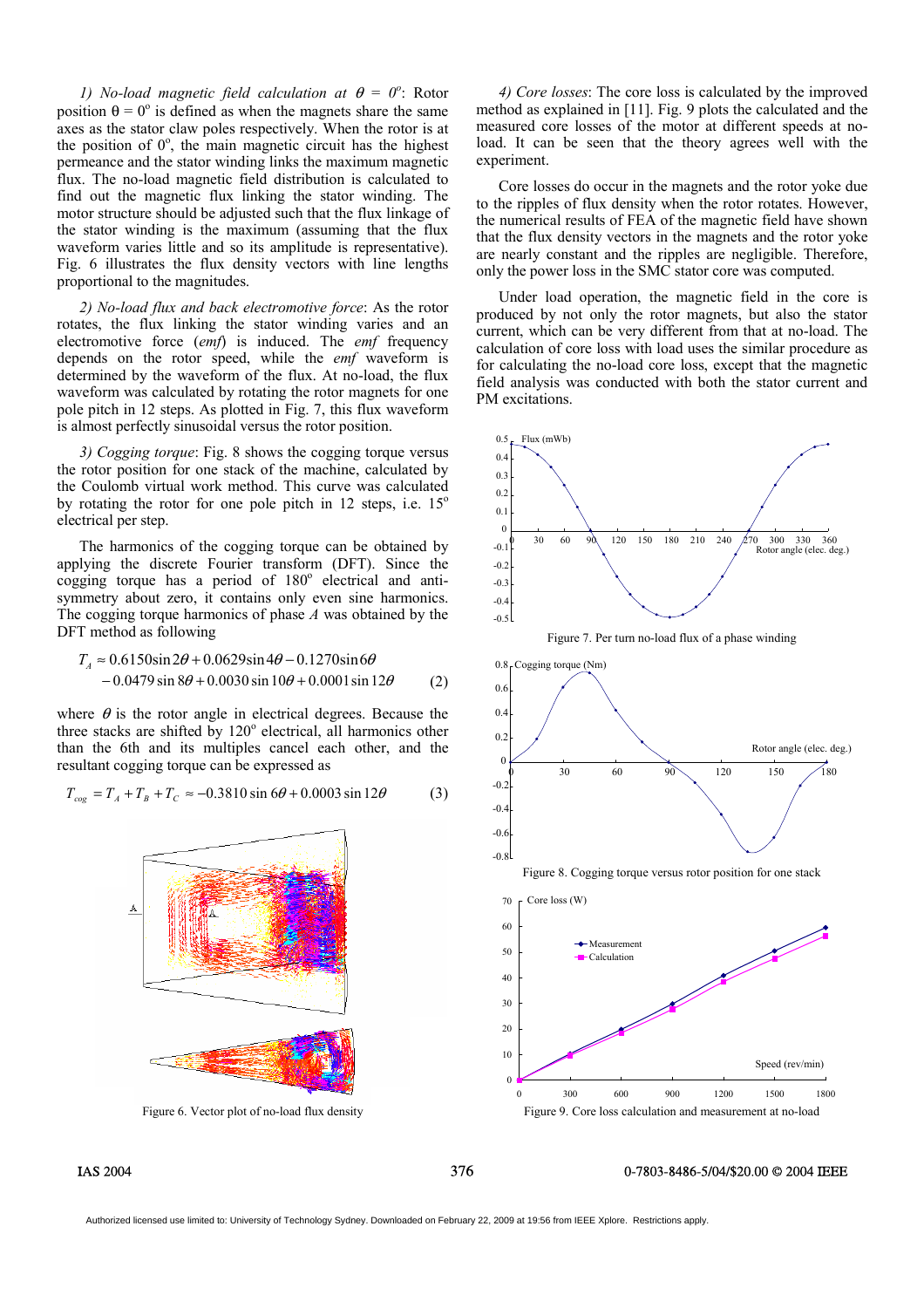*5) Inductance and armature reaction*: The self-inductance of each phase winding can be calculated by

$$
L_1 = \frac{N_1 \phi_1}{I_1} \tag{4}
$$

where  $\phi_l$  is the magnitude of the flux linking the stator winding due to a stator current  $I_1$  in each of  $N_1$  turns. The flux can be obtained from the results of a field analysis with a stator current  $I_1$  while the PMs are "switched off", i.e. remanence is set to zero. From Table II, it can be seen that the per-turn inductance is very uniform against the rotor angle. The selfinductance is deduced as 5.24 mH for 75 turns as it is proportional to the square of number of turns. It is also shown in Table II that the armature reaction for rated current is quite small and it will not demagnetise the magnets.

TABLE II. INDUCTANCE AND AMATURE REACTION IN MAGNETS

| <b>Rotor position</b> | Self inductance per | <b>Maximum B in</b> |
|-----------------------|---------------------|---------------------|
| (elec. deg.)          | turn $(\mu H)$      | magnets $(T)$       |
|                       | 0.932               | 0.031               |
| 45                    | 0.932               | 0.030               |
| 90                    | 0.932               | 0.037               |

### *C. Performaance Calculation*

*1) Stator winding resistance*: The resistance of the stator winding can be calculated by

$$
R_1 = \frac{\rho l_1}{A_1} \tag{5}
$$

where  $l_1$  is the total wire length in m,  $A_1$  the wire cross sectional area in m<sup>2</sup>, and  $\rho$  the electrical resistivity in  $\Omega$ m of the stator winding.

2) *Stator winding reactance*: The synchronous reactance is calculated by

$$
X_1 = 2\pi f_1 L_1 \tag{6}
$$

where  $f_l$  is the operating frequency and  $L_l$  is the synchronous inductance of the stator winding in Henry. In the case of this three-phase three-stack motor,  $L_1$  equals the self-inductance of the stator winding.

3) *Power, torque and efficiency*: When the current  $I<sub>1</sub>$  is controlled in phase with the induced *emf,*  $E_l$  in the stator winding, the achievable maximum electromagnetic power *Pem* is

$$
P_{em} = 3E_1 I_1 \tag{7}
$$

The output power, output torque, input power, and efficiency can be calculated by

$$
P_{out} = P_{em} - P_{Fe} - P_{mec} \tag{8}
$$

$$
T_{out} = P_{out} / \omega_r \tag{9}
$$

$$
P_{in} = P_{em} + P_{cu} \tag{10}
$$

$$
P_{cu} = 3I_1^2 R_1 \tag{11}
$$

$$
\eta = P_{out} / P_{in} \tag{12}
$$

where  $P_{Fe}$  is the core loss,  $P_{mec}$  the mechanical loss,  $P_{cu}$  the copper loss, and  $\omega$  the rotor angular speed in mechanical rad/s.

4) *Inverter input voltage and current*: The line-to-neutral *rms* voltage and phase *rms* current have the following relationship when the motor is under the optimum brushless DC control:

$$
V_1 = \sqrt{\left(E_1 + I_1 R_1\right)^2 + \left(I_1 X_1\right)^2} \tag{13}
$$

The corresponding DC input voltage of the inverter can be approximately estimated by

$$
V_{DC} = 2.34V_1 \tag{14}
$$

though this is only accurate for no-load [15]. If PWM is not used in the inverter, and switching takes place at the optimum time, the mean DC supply current  $I_{DC}$  is related approximately to the AC line *rms* fundamental current  $I_1$  by [15]

$$
I_{DC} = (1.0 \sim 1.28)I_1\tag{15}
$$

The coefficient depends on the load and other factors such as current waveform.

5) *Thermal analysis*: To obtain an economic utilization of the materials and safe operation of the motor it is necessary to predict with reasonable accuracy the temperature rise of the internal parts, especially in the coils and magnets. In this paper, the temperature rise is calculated by using a hybrid thermal model with distributed heat sources. Fig. 10 shows the schematic diagram of thermal network. For higher computation accuracy, any part, e.g. the SMC stator claw pole, can be divided into many small segments.

### *D. Prototype Experiment*

*1) Resistance measurement*: When a fixed DC current of 1 A is fed into any two-phase windings in series via a DC power supply device, the voltage across the terminals are measured as 0.440 V, so the phase resistance is 0.22  $\Omega$  at room temperature. The resistance at the rated temperature can be predicted as  $0.302 \Omega$  by

$$
R_{t2} = R_{t1} \frac{234.5 + t_2}{234.5 + t_1}
$$
 (16)

where  $t_1$  is the room temperature of 20 °C, and  $t_2$  the rated operating temperature of 115  $^{\circ}$ C. The measurement agrees with the calculation very well.



Figure 10. A schematic diagram of thermal network

### IAS 2004 377 0-7803-8486-5/04/\$20.00 © 2004 IEEE

Authorized licensed use limited to: University of Technology Sydney. Downloaded on February 22, 2009 at 19:56 from IEEE Xplore. Restrictions apply.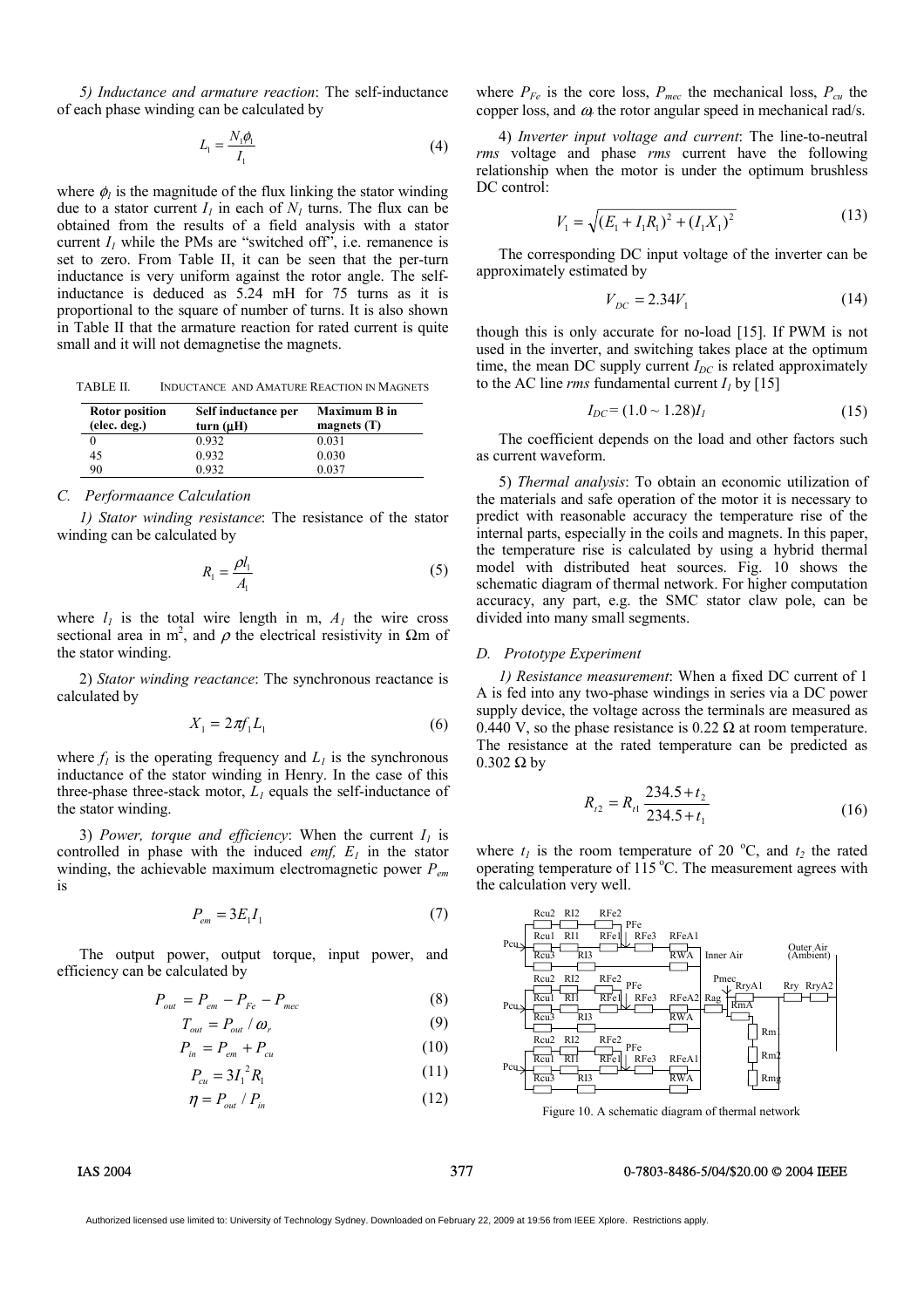2) *Inductance measurement*: The stator phase winding inductance was measured by applying a 50Hz AC voltage across two terminals of the three phase winding,  $2V_{ac}$ , and measuring the current flowing through the windings, *Iac*, when the rotor is locked. The inductance can then be calculated as

$$
L_1 = \frac{\sqrt{(V_{ac} / I_{ac})^2 - R_1^2}}{2\pi f_1}
$$
 (17)

where  $R_l$  is the resistance of a phase winding.

The measured phase inductance is 5.79 mH, which is in a good agreement with the prediction by magnetic field analysis.

3) *Cogging torque measurement*: For the measurement of cogging torque, the stator is mounted on a rotatable air-bearing plate with very little mechanical friction, as shown in Fig. 11. By displacing the stator with the rotor fixed, the cogging torque was measured and plotted in Fig. 12. It substantially matches the theoretical calculation.

*4) Steady state characteristics*: The motor is operated with a DC/AC inverter and a sensorless brushless DC controller. Fig. 13 shows the test rig of the 3-phase 3-stack claw pole PM SMC motor (on the right). A printed circuit disc armature DC machine (on the left) is connected via a torque transducer (in the middle) as the load when the prototype is operated as a motor, or the driver when the prototype is operated as a generator.

The steady state characteristics were measured with different loads at a fixed inverter DC link voltage. The load was varied by changing the electrical output of the DC generator. Fig. 14 shows the mechanical characteristic with the fixed DC link voltage, 165V, and Fig. 15 plots the variations of the input power, output power and efficiency against the output torque.



Figure 11. Cogging torque test set-up of the claw pole SMC motor Cogging torque (Nm)  $0.40$ 



Figure 12. Measured cogging torque of the claw pole SMC motor

5) *Measurement of back emf waveform*: When the prototype operates as a generator, driven by the DC machine, the back electromotive force can be measured from the open circuit voltage. Fig. 16 shows the measured *emf* waveforms, which are very close to sinusoidal. The waveforms of three phases are with the same magnitude but shifted each other by 120 electrical degrees in phase angles.



Figure 13. Test rig of the claw pole PM motor with SMC stator



Figure 15. Curves of inverter input power, motor output power and efficiency versus output torque



Figure 16. Measured back *emf* waveforms at 1800 rpm

### IAS 2004 378 0-7803-8486-5/04/\$20.00 © 2004 IEEE

Authorized licensed use limited to: University of Technology Sydney. Downloaded on February 22, 2009 at 19:56 from IEEE Xplore. Restrictions apply.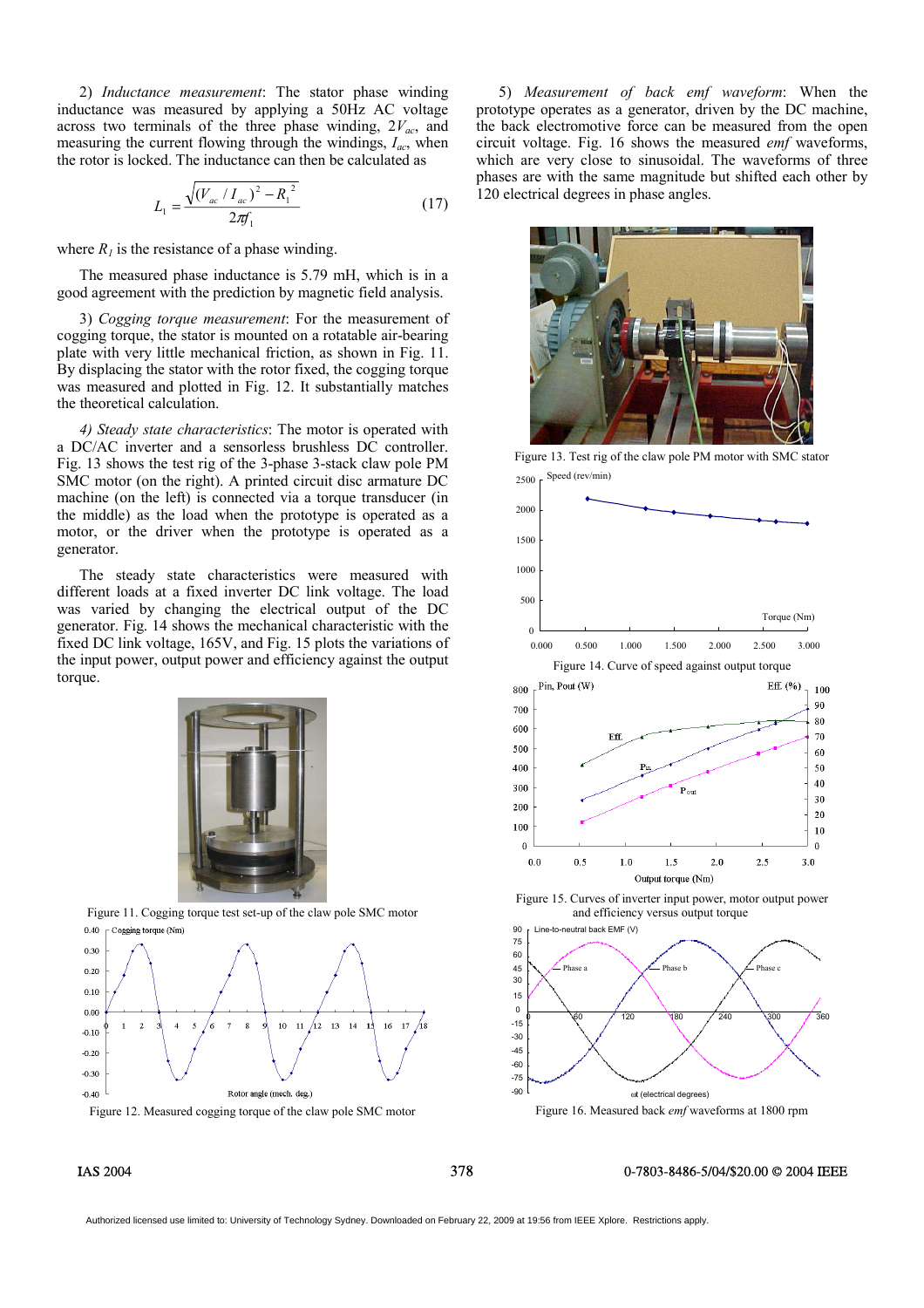*6) Core loss measurement*: The core loss is measured by separating the core loss from the mechanical loss using the dummy stator method, which includes two measurements. In the first measurement, the prototype is driven by the DC motor on the left and the power fed into the DC motor is measured. The second measurement is conducted while the SMC stator of the prototype is replaced by a wood tube.

The difference between the readings of electromagnetic power for the two cases gives the core loss, as illustrated in Fig. 9. Here, we assumed the core loss and mechanical loss of the DC driving motor are constant at certain rotor speed. The dummy stator is used to simulate the windage. The prototype is assumed to have the same windage and friction loss for the SMC stator and the dummy stator if it is driven at the same speed.

*7) Measurement of temperature rise*: The winding temperature is measured by the resistance method, comparing the resistance  $R_{tl}$  at room temperature  $t_1$  and the measured resistance  $R_{t2}$  immediately after the load test. Since the thermal time constant is quite large, the winding temperature will not drop very quickly.

$$
t_2 = \frac{R_{i2}}{R_{i1}} (234.5 + t_1) - 234.5 \text{ °C}
$$
 (18)

The temperature measured by this method is the average of the winding and was checked by thermocouples embedded in the stator windings. A factor needs to be added for the hottest spot. To detect the rotor yoke temperature, an infrared temperature probe is used.

### *E. Comparison with Laminated Motors*

Since it givens the rated performance of 500 W output, 1800 rpm, 81% efficency, the designed claw pole SMC motor with outer diameter (OD) of 94 mm and an axial length (excluding shaft) of 137 mm compares favourably with other laminated motors. For example, an aluminum TEFV induction motor rated 370 W at 1380 rpm, which is about the same torque (3% lower), has an efficiency of only 73% from frame size D71G, with an OD of 126 mm including fins and total length of 220 mm (including fan but excluding shaft) [16]. As a second comparison – a lower torque but higher power  $(610 W)$ brushless DC servo motor, rated 2.2 Nm with locked rotor and 1.95 Nm at 300 rpm (when mounted to a cooled 25  $^{\circ}$ C flange), has square cross-section 100 mm and a length of 173 mm [17]. The claw pole SMC motor has similar performance from a smaller volume compared to these commercial motors.

### IV. TRANSVERSE FLUX MOTOR

To further investigate the potential of SMC materials in manufacturing of small motors with complex structures, a three-phase three-stack PM transverse flux motor has also been designed, fabricated and tested. The transverse flux and the claw pole machines are very close in many aspects, and thus the parameter calculation and performance prediction in the design of the two prototypes can follow the similar procedure, as described in the last section.

The magnetically relevant parts of the TFM motor are shown in Fig. 17, and the dimensions and major parameters are listed in Table III.

The prototype has been extensively tested and the experiment results match the calculated values. As an example, the measured mechanical characteristics with different inverter DC link voltages are shown in Fig. 18.



Figure 17. Magnetically relevant parts of the TFM prototype

TABLE III. DIMENSIONS AND PARAMETERS OF THE TFM MOTOR

| <b>Dimensions and parameters</b>    | <b>Quantities</b>                   |
|-------------------------------------|-------------------------------------|
| Rated frequency (Hz)                | 300                                 |
| Number of phases                    | 3                                   |
| Rated power (W)                     | 640                                 |
| Rated line-neutral voltage (V)      | 80                                  |
| Rated phase current (A)             | 5.5                                 |
| Rated speed (rev/min)               | 1800                                |
| Rated torque (Nm)                   | 3.4                                 |
| Rated efficiency (%)                | 79.5                                |
| Rated winding temperature rise (°C) | 90                                  |
| Number of poles                     | 20                                  |
| Stator core material                | SOMALOY <sup>™</sup> 500            |
| Stator outer radius (mm)            | 40                                  |
| Effective stator axial length (mm)  | 93                                  |
| Rotor outer radius (mm)             | 47                                  |
| Rotor inner radius (mm)             | 41                                  |
| Permanent magnets                   | NdFeB, Grade N30M                   |
| Number of magnets                   | 120                                 |
| Magnet dimensions                   | OD88 x ID82 x 9 mm arc $12^{\circ}$ |
| Magnetisation directions            | Radially outward or inward          |
| Main airgap length (mm)             | 1                                   |
| Stator shaft                        | Mild steel                          |
| Shaft outer radius (mm)             | 9.5                                 |
| Number of coils                     | 3                                   |
| Coil window dimension $(mm^2)$      | $15 \times 20.5$                    |
| Number of turns                     | 125                                 |
| Number of strands                   | 1                                   |
| Diameter of copper wire (mm)        | 1.25                                |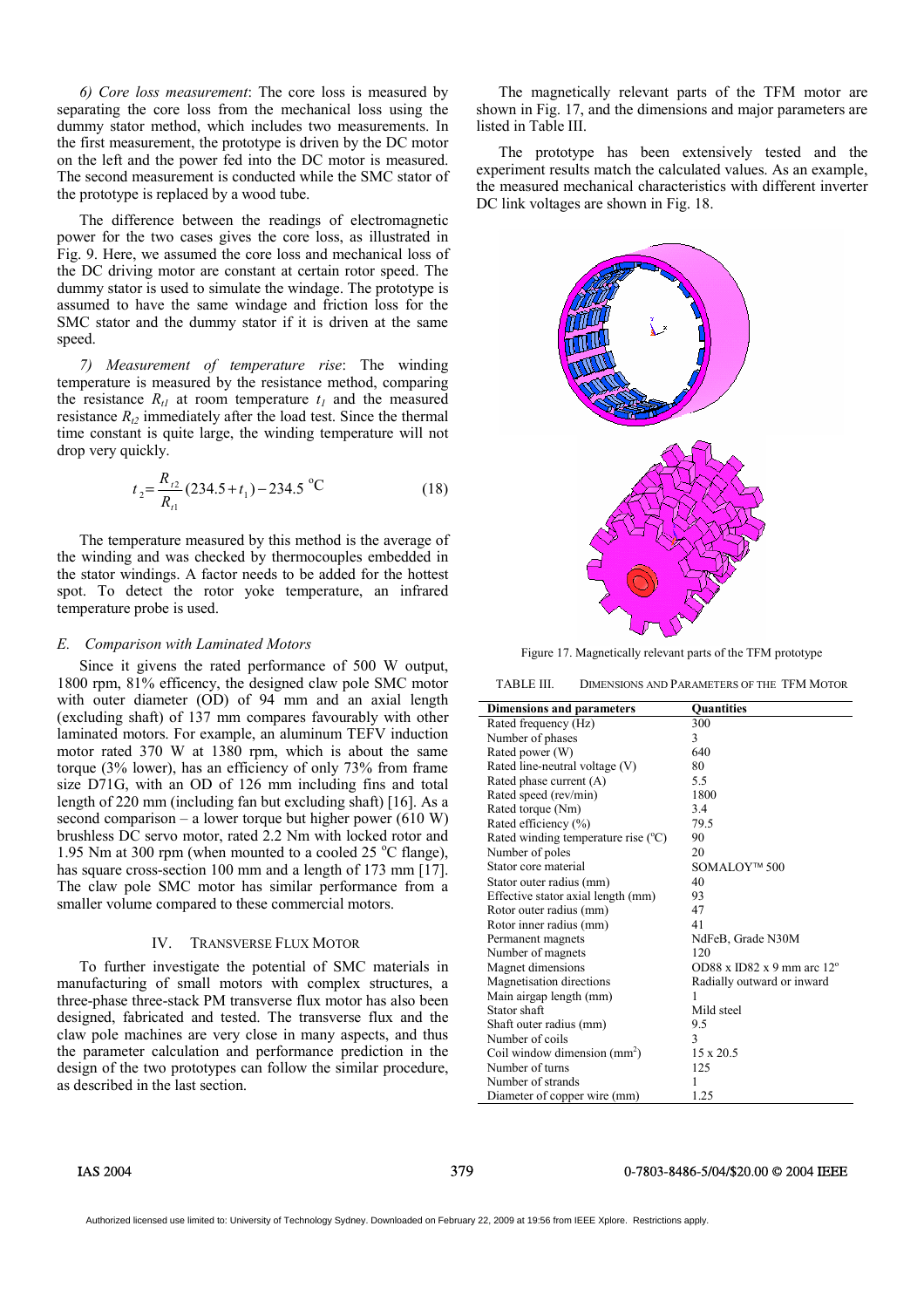

The TFM prototype is designed to have the same main sizes as the claw pole prototype. The transverse flux motor, however, uses  $20\%$  more permanent magnets and twice as much copper material, and can produce 28% more electromagnetic power at a given rotor speed. It should be noted that using the double-sided flux concentration in TFM would produce a higher specific power or torque [18]. In this paper, the single-sided surface-mounted PM type was chosen for simple fabrication, but still produced almost twice power as that of an induction motor with similar volume.

### V. CONLUSION

To investigate the application SMC materials in electrical machines, the magnetic properties of SMC have been tested with different excitations, and a 3-phase PM claw pole motor with SMC core and a 3-phase PM SMC transverse flux motor have been designed and manufactured. The prototypes are operated with a sensorless brushless DC drive and their performance is comparable to that of similar motors with electrical steel cores at potentially reduced manufacturing cost. The method for the motor design and performance analysis has been validated by experiment.

### ACKNOWLEDGMENT

The authors wish to thank Höganäs AB, Sweden, for supplying preforms of SOMALOY<sup>TM</sup> 500.

### **REFERENCES**

[1] "The latest development in soft magnetic composite technology, from Högnäs Metal Powders," Reports of Högnäs AB, Sweden, 1997-2003.

- [2] A.G. Jack, "Experiences with the use of soft magnetic composites in electrical machines," Proc. Int. Conf. on Electrical Machines, Istanbul, Turkey, Sept. 1998, pp. 1441-1448.
- [3] T.J. Hammons, H.B. Ertan, J.A. Tegopoulos, W. Drury, M. Ehsani, T. Nakata, and A.G. Jack, "1998 ICEM review," IEEE Power Engineering Review, Feb. 1999*,* pp. 12-17.
- [4] "Soft magnetic composites from Höganäs Metal Powders SOMALOY™ 500," Höganäs Manual, 1997.
- [5] "RM-core non-oriented magnetic steel sheet and strip," Catalogue, Kawasaki Steel, March 1999.
- [6] R. Blissenbach, G. Henneberger, U. Schäfer, and W. Hackmann, "Development of a transverse flux traction motor in a direct drive system," Proc. Int. Conf. on Electrical Machines*,* Helsinki, Finland, 2000, pp. 1457-1460.
- [7] J. Cros, P. Viarouge, and A. Halia, "Brushless DC motors with concentrated windings and soft magnetic composites armatures," Proc. IEEE IAS Annual Meeting, Chicago, USA, 2001, pp. 2549-2556.
- [8] J. Cros and P. Viarouge, "New structures of polephase claw-pole machines," IEEE Trans. Ind. Applicat., Vol. 40, Jan./Feb. 2004, pp. 113- 120.
- [9] J. Cros, P. Viarouge, Y. Chalifour, and J. Figueroa, "A new structure of universal motor using soft magnetic composite," IEEE Trans. Ind. Applicat., Vol. 40, Mar./Apr. 2004, pp. 550-557.
- [10] J.G. Zhu, J.J. Zhong, V.S. Ramsden, and Y.G. Guo, "Power losses of composite soft magnetic materials under two dimensional excitations," J. Applied Physics, Vol. 85, April 1999, pp. 4403-4405.
- [11] Y.G. Guo, J.G. Zhu, J.J. Zhong, and W. Wu, "Core losses in claw pole permanent magnet machines with soft magnetic composite stators," IEEE Trans. Magn., Vol. 39, Sept. 2003, pp. 3199-3201.
- [12] Y.G. Guo, J.G. Zhu, P.A. Watterson, and W. Wu, "Comparative study of 3D flux electrical machines with soft magnetic composite core," IEEE Trans. Ind. Applicat., Vol. 39, Nov./Dec. 2003, pp. 1696-1703.
- [13] Y.G. Guo, J.G. Zhu, P.A. Watterson, and W. Wu, "Design and analysis of a transverse flux machine with soft magnetic composite core," Int. Conf. Elec. Machines and Syst., Beijing, China, Nov. 2003, pp. 153-157.
- [14] Y.G. Guo, J.G. Zhu, P.A. Watterson, W.M. Holliday, and W. Wu, "Improved design and performance analysis of a claw pole permanent magnet SMC motor with sensorless brushless DC drive," IEEE Int. Conf. Power Electronics and Drive Syst., Singapore, Nov. 2003, pp. 704-709.
- [15] P.A. Watterson, "Analysis of six-step 120° conduction permanent magnet drives," *Australasian Uni. Power Eng. Conf.,* Sydney, Australia, 28 Sept. - 1 Oct. 1997, pp. 13-18.
- [16] "Aluminum IP54 motors," Brook Crompton Catalogue 1X1800, July 1991.
- [17] "FAS T series brushless servomotors," Vickers Catalogue EPC-GB-B-4030, Motor FAS T1 M2 030, 1991.
- [18] H. Weh, H. Hoffmann, and J. Landrath, "New permanent magnet excited synchronous machine with high efficiency at low speed", *Proc. Int. Conf. on Electrical Machines*, 1988, pp. 35-40.